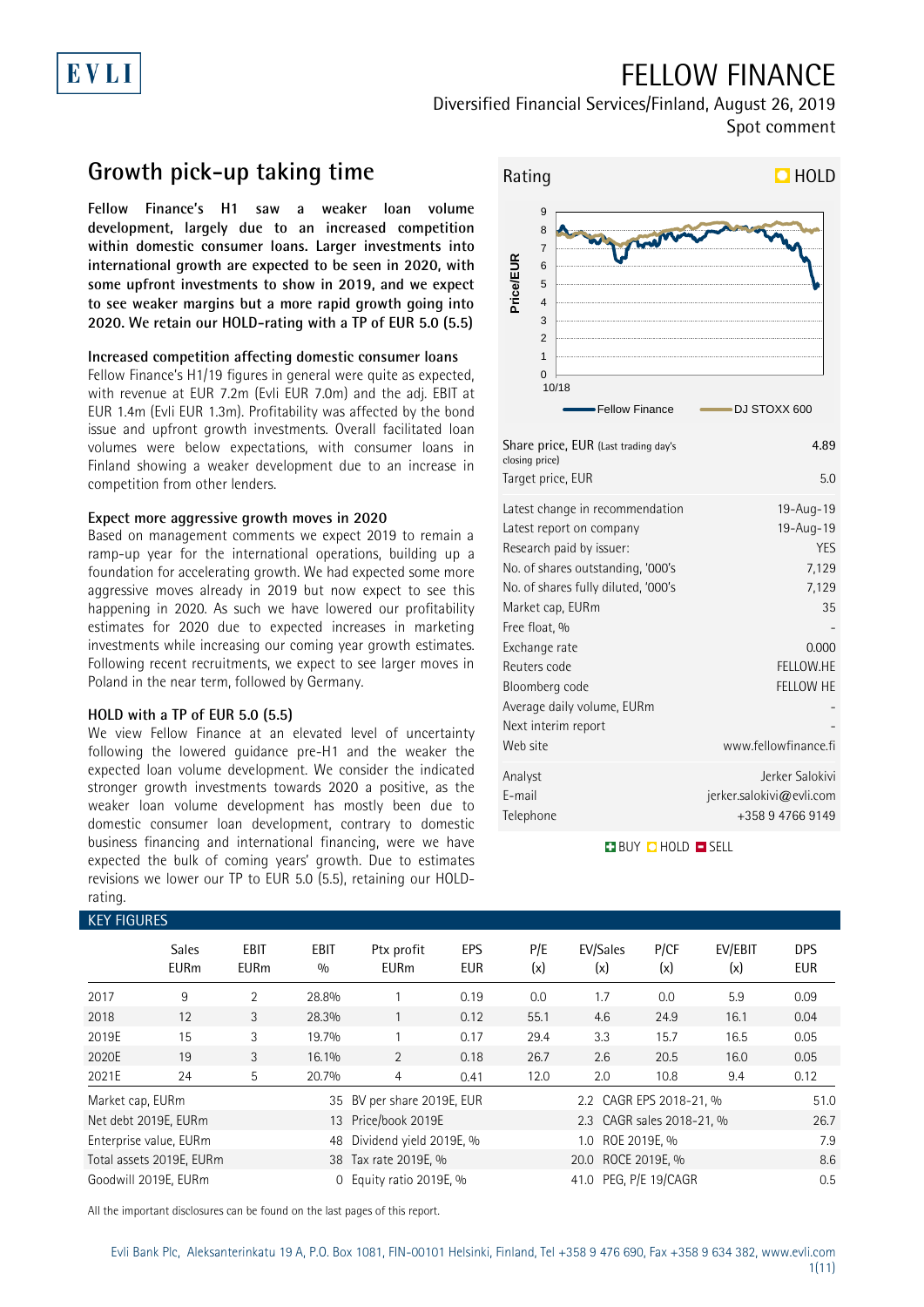Diversified Financial Services/Finland, August 26, 2019

| Spot comment |  |  |  |
|--------------|--|--|--|
|--------------|--|--|--|

| <b>Fellow Finance</b>     | 2017   | H1/18  | H2/18  | 2018   | H1/19  | H <sub>2</sub> /'19E | 2019E  | 2020E  | 2021E  |
|---------------------------|--------|--------|--------|--------|--------|----------------------|--------|--------|--------|
| Net sales                 | 8.7    | 5.6    | 6.4    | 12.0   | 7.2    | 7.5                  | 14.8   | 18.8   | 24.4   |
| sales growth, %           | 55%    | 43%    | 34%    | 38%    | 30%    | 18%                  | 24%    | 27%    | 30%    |
| Fee income                | 6.0    | 4.1    | 4.8    | 9.0    | 5.3    | 5.6                  | 11.0   | 14.9   | 20.5   |
| Interest income           | 2.7    | 1.4    | 1.5    | 3.0    | 1.9    | 1.9                  | 3.8    | 3.9    | 3.9    |
|                           |        |        |        |        |        |                      |        |        |        |
| Facilitated loans         | 99     | 76     | 96     | 172    | 109    | 120                  | 229    | 310    | 410    |
| change, %                 | 120%   | 74%    | 74%    | 74%    | 43%    | 25%                  | 33%    | 35%    | 32%    |
|                           |        |        |        |        |        |                      |        |        |        |
| <b>Expenses</b>           |        |        |        |        |        |                      |        |        |        |
| Materials and services    | $-3.0$ | $-1.8$ | $-1.9$ | $-3.8$ | $-2.3$ | $-2.5$               | $-4.8$ | $-7.8$ | $-9.8$ |
| as % of facilitated loans | 3.0%   | 2.4%   | 2.0%   | 2.2%   | 2.1%   | 2.1%                 | 2.1%   | 2.5%   | 2.4%   |
| Personnel expenses        | $-1.0$ | $-0.7$ | $-1.0$ | $-1.7$ | $-1.0$ | $-1.2$               | $-2.2$ | $-3.0$ | $-4.0$ |
| Other op. expenses        | $-1.8$ | $-1.2$ | $-1.5$ | $-2.7$ | $-2.3$ | $-2.1$               | $-4.4$ | $-4.5$ | $-5.0$ |
| <b>D&amp;A</b>            | $-0.4$ | $-0.2$ | $-0.2$ | $-0.4$ | $-0.2$ | $-0.2$               | $-0.4$ | $-0.5$ | $-0.5$ |
|                           |        |        |        |        |        |                      |        |        |        |
| <b>EBIT</b>               | 2.5    | 1.7    | 1.7    | 3.4    | 1.4    | 1.5                  | 2.9    | 3.0    | 5.1    |
| <b>EBIT</b> margin        | 28.8%  | 30.0%  | 26.4%  | 28.1%  | 19.0%  | 20.4%                | 19.7%  | 16.1%  | 20.7%  |
|                           |        |        |        |        |        |                      |        |        |        |
| Adj. EBIT                 | 2.5    | 1.7    | 1.9    | 3.5    | 1.4    | 1.5                  | 2.9    | 3.0    | 5.1    |
| Adj. EBIT margin          | 28.8%  | 30.0%  | 29.1%  | 29.5%  | 19.0%  | 20.4%                | 19.7%  | 16.1%  | 20.7%  |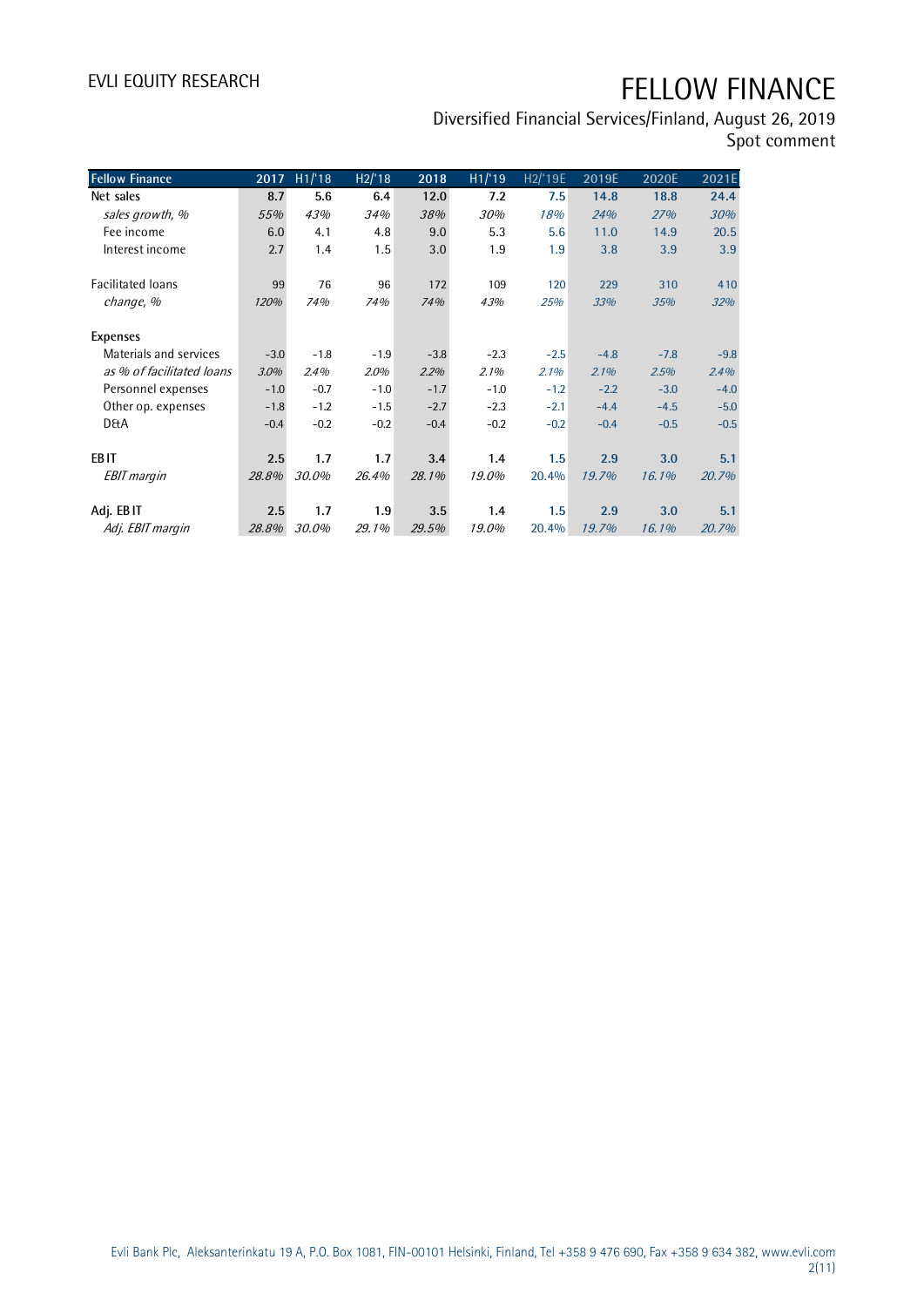# Diversified Financial Services/Finland, August 26, 2019

Spot comment

| VALUATION RESULTS        | <b>BASE CASE DETAILS</b>   | VALUATION ASSUMPTIONS  | ASSUMPTIONS FOR WACC           |      |
|--------------------------|----------------------------|------------------------|--------------------------------|------|
| Current share price      | 4.89 PV of Free Cash Flow  | 22 Long-term growth, % | 2.0 Risk-free interest rate, % | 2.25 |
| DCF share value          | 6.87 PV of Horizon value   | 35 WACC, %             | 11.5 Market risk premium, %    | 5.8  |
| Share price potential, % | 40.6 Unconsolidated equity | 0 Spread, %            | 0.5 Debt risk premium, %       | 3.3  |
| Maximum value            | 7.5 Marketable securities  | 9 Minimum WACC, %      | 11.0 Equity beta coefficient   | 1.40 |
| Minimum value            | 6.3 Debt - dividend        | -17 Maximum WACC, %    | 12.0 Target debt ratio, %      | 20   |
| Horizon value, %         | 61.6 Value of stock        | 49 Nr of shares, Mn    | 7.1 Effective tax rate, %      | 20   |

| DCF valuation, EURm         | 2018 | 2019E       | 2020E    | 2021E          | 2022E       | 2023E          | 2024E    | 2025E    | 2026E    | 2027E    | 2028E    | Horizon |
|-----------------------------|------|-------------|----------|----------------|-------------|----------------|----------|----------|----------|----------|----------|---------|
| Net sales                   | 12   | 15          | 19       | 24             | 29          | 35             | 44       | 48       | 51       | 53       | 54       | 55      |
| Sales growth, %             | 38.5 | 23.1        | 27.1     | 29.9           | <i>20.0</i> | <i>20.0</i>    | 25.0     | 10.0     | 5.0      | 5.0      | 2.0      | 2.0     |
| Operating income (EBIT)     | 3    | 3           | 3        | 5              |             | 8              | 10       | 11       | 12       | 12       | 12       | 13      |
| EBIT margin, %              | 28.3 | 19.7        | 16.1     | 20.7           | 23.0        | 23.0           | 23.0     | 23.0     | 23.0     | 23.0     | 23.0     | 23.0    |
| + Depreciation+amort.       |      | $\Omega$    | $\Omega$ | $\Omega$       |             |                |          |          |          |          |          |         |
| - Income taxes              | $-1$ | $-1$        | $-1$     | $-1$           | $-1$        | $-2$           | $-2$     | $-2$     | $-2$     | $-2$     | $-2$     |         |
| - Change in NWC             | $-1$ | $-1$        | $-1$     | $-1$           | $-1$        | $-3$           | $-1$     | $-1$     | $-1$     | $-1$     | $-1$     |         |
| NWC / Sales, %              | 51.5 | 45.4        | 41.4     | 37.1           | 35.7        | 38.3           | 32.7     | 31.4     | 31.4     | 31.4     | 32.2     |         |
| + Change in other liabs     |      | $\Omega$    | $\Omega$ | $\Omega$       | $\Omega$    | $\Omega$       | $\Omega$ | $\Omega$ | $\Omega$ | $\Omega$ | $\Omega$ |         |
| - Capital Expenditure       | $-3$ | $-6$        | $-1$     | $-1$           | $-1$        | $-1$           | $-1$     | $-1$     | $-1$     | $-1$     | $-1$     |         |
| Investments / Sales, %      | 26.3 | 39.0        | 3.3      | 3.4            | 3.1         | 3.1            | 3.2      | 2.7      | 2.6      | 2.6      | 2.4      | 2.4     |
| - Other items               | 0    | $\mathbf 0$ | $\Omega$ | 0              | $\Omega$    | $\Omega$       | 0        | $\Omega$ | 0        | $\Omega$ | 0        |         |
| $=$ Unlevered Free CF (FCF) | $-1$ | $-4$        |          | $\overline{2}$ | 4           | 3              | 7        | 8        | 8        | 9        | 9        | 98      |
| $=$ Discounted FCF (DFCF)   |      | $-3$        |          | $\overline{2}$ | 3           | $\mathfrak{D}$ | 4        | 4        | 4        | 4        | 3        | 35      |
|                             |      |             |          |                |             |                |          |          |          |          |          |         |
| $=$ DFCF min WACC           |      | $-3$        |          | 2              | 3           | 2              | 4        | 4        | 4        | 4        | 3        | 39      |
| $=$ DFCF max WACC           |      | $-3$        |          | $\mathfrak{D}$ | 3           | $\mathcal{D}$  | 4        | 4        | 4        | 3        | 3        | 32      |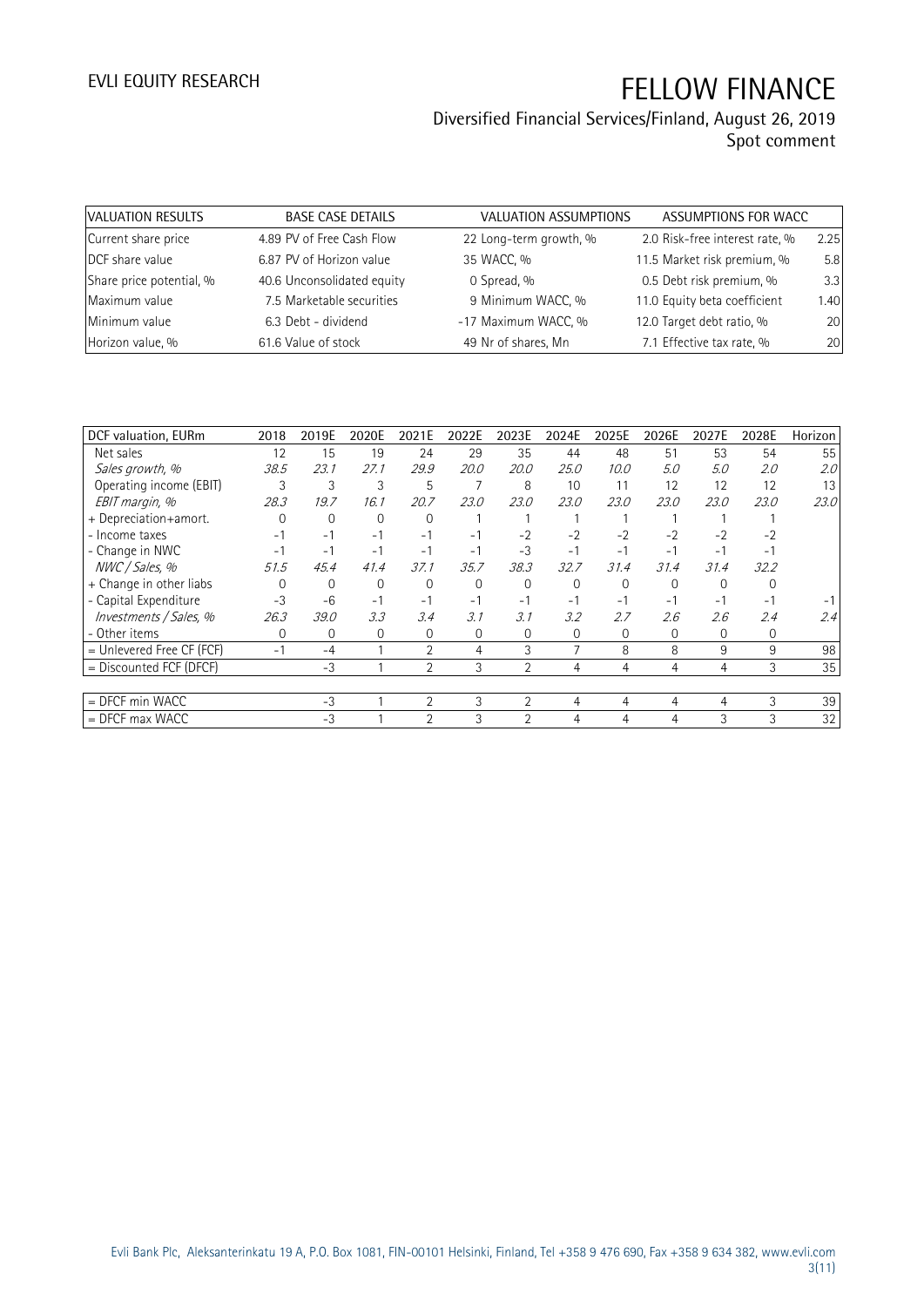## Diversified Financial Services/Finland, August 26, 2019

Spot comment

| <b>INTERIM FIGURES</b>               |                     |                |                     |                |                |                     |                |             |                          |                |                |                |
|--------------------------------------|---------------------|----------------|---------------------|----------------|----------------|---------------------|----------------|-------------|--------------------------|----------------|----------------|----------------|
| EVLI ESTIMATES, EURm                 | 201801              | 201802         | 201803              | 201804         | 2018           | 2019Q1E             | 2019Q2E        | 2019Q3E     | 2019Q4E                  | 2019E          | 2020E          | 2021E          |
| Net sales                            | 0                   | 6              | 0                   | 6              | 12             | $\mathbf{0}$        | $\overline{7}$ | $\mathbf 0$ | 8                        | 15             | 19             | 24             |
| EBITDA                               | 0                   | $\overline{2}$ | $\mathbf 0$         | 2              | 4              | $\Omega$            | 2              | 0           | $\overline{2}$           | 3              | 3              | 6              |
| EBITDA margin (%)                    | 0.0                 | 33.3           | 0.0                 | 30.6           | 31.9           | 1,673.0             | 21.7           | 1,673.0     | 23.1                     | 22.6           | 18.0           | 22.5           |
| EBIT                                 | $\mathbf 0$         | $\overline{2}$ | $\mathbf 0$         | $\overline{2}$ | 3              | $\mathbf{0}$        | $\mathbf{1}$   | 0           | $\overline{2}$           | 3              | 3              | 5              |
| EBIT margin (%)                      | 0.0                 | 30.0           | 0.0                 | 26.9           | 28.3           | 0.0                 | 19.0           | 0.0         | 20.4                     | 19.7           | 16.1           | 20.7           |
| Net financial items                  | $\Omega$            | $-1$           | $\Omega$            | $-2$           | $-2$           | $\Omega$            | $-1$           | $\Omega$    | $-1$                     | $-1$           | $-1$           | $-1$           |
| Pre-tax profit                       | $\Omega$            |                | $\Omega$            | $\Omega$       | $\mathbf{1}$   | $\Omega$            |                | 0           | $\mathbf{1}$             | $\mathbf{1}$   | 2              | $\overline{4}$ |
| Tax                                  | $\Omega$            | $\mathbf{0}$   | $\Omega$            | $\mathbf{0}$   | $\Omega$       | $\Omega$            | $\Omega$       | 0           | 0                        | $\Omega$       | $\mathbf{0}$   | $-1$           |
| Tax rate (%)                         | 0.0                 | 21.8           | 0.0                 | 39.8           | 23.3           | 0.0                 | 20.0           | 0.0         | 20.0                     | 20.0           | 20.0           | 20.0           |
| Net profit                           | $\mathbf 0$         | $\overline{1}$ | 0                   | $\mathbf 0$    | $\overline{1}$ | $\Omega$            | $\overline{1}$ | $\Omega$    | $\mathbf{1}$             | $\overline{1}$ | $\overline{1}$ | 3              |
| EPS                                  | 0.00                | 0.11           | 0.00                | 0.01           | 0.12           | 0.00                | 0.07           | 0.00        | 0.09                     | 0.17           | 0.18           | 0.41           |
| EPS adjusted (diluted no. of shares) | 0.00                | 0.11           | 0.00                | 0.01           | 0.12           | 0.00                | 0.07           | 0.00        | 0.09                     | 0.17           | 0.18           | 0.41           |
| Dividend per share                   | 0.00                | 0.00           | 0.00                | 0.00           | 0.04           | 0.00                | 0.00           | 0.00        | 0.00                     | 0.05           | 0.05           | 0.12           |
| SALES, EURm                          |                     |                |                     |                |                |                     |                |             |                          |                |                |                |
| Fellow Finance                       | $\mathsf{O}\xspace$ | 6              | $\mathsf{O}\xspace$ | 6              | 12             | $\mathsf{O}\xspace$ | $\overline{7}$ | 0           | 8                        | 15             | 19             | 24             |
| Total                                | $\mathbf 0$         | 6              | $\overline{0}$      | 6              | 12             | $\mathbf{0}$        | $\overline{7}$ | 0           | 8                        | 15             | 19             | 24             |
| SALES GROWTH, Y/Y %                  |                     |                |                     |                |                |                     |                |             |                          |                |                |                |
| <b>Fellow Finance</b>                | 0.0                 | 0.0            | 0.0                 | $-25.9$        | 38.5           | 0.0                 | 29.6           | 0.0         | 17.5                     | 23.1           | 27.1           | 29.9           |
| Total                                | 0.0                 | 0.0            | 0.0                 | $-26.0$        | 38.5           | 0.0                 | 29.6           | 0.0         | 17.5                     | 23.1           | 27.1           | 29.9           |
| EBIT, EURm                           |                     |                |                     |                |                |                     |                |             |                          |                |                |                |
| Fellow Finance                       | $\mathsf{O}\xspace$ | $\overline{2}$ | $\overline{0}$      | $\overline{2}$ | 3              | $\mathbf{0}$        |                | 0           | $\overline{2}$           | 3              | 3              | 5              |
| Total                                | $\mathbf 0$         | $\overline{2}$ | $\Omega$            | $\overline{2}$ | 3              | $\mathbf 0$         |                | $\mathbf 0$ | $\overline{\phantom{a}}$ | 3              | 3              | 5              |
| EBIT margin, %                       |                     |                |                     |                |                |                     |                |             |                          |                |                |                |
| <b>Fellow Finance</b>                | 0.0                 | 30.0           | 0.0                 | 26.9           | 28.3           | 0.0                 | 19.0           | 0.0         | 20.4                     | 19.7           | 16.1           | 20.7           |
| Total                                | 0.0                 | 30.0           | 0.0                 | 26.9           | 28.3           | 0.0                 | 19.0           | 0.0         | 20.4                     | 19.7           | 16.1           | 20.7           |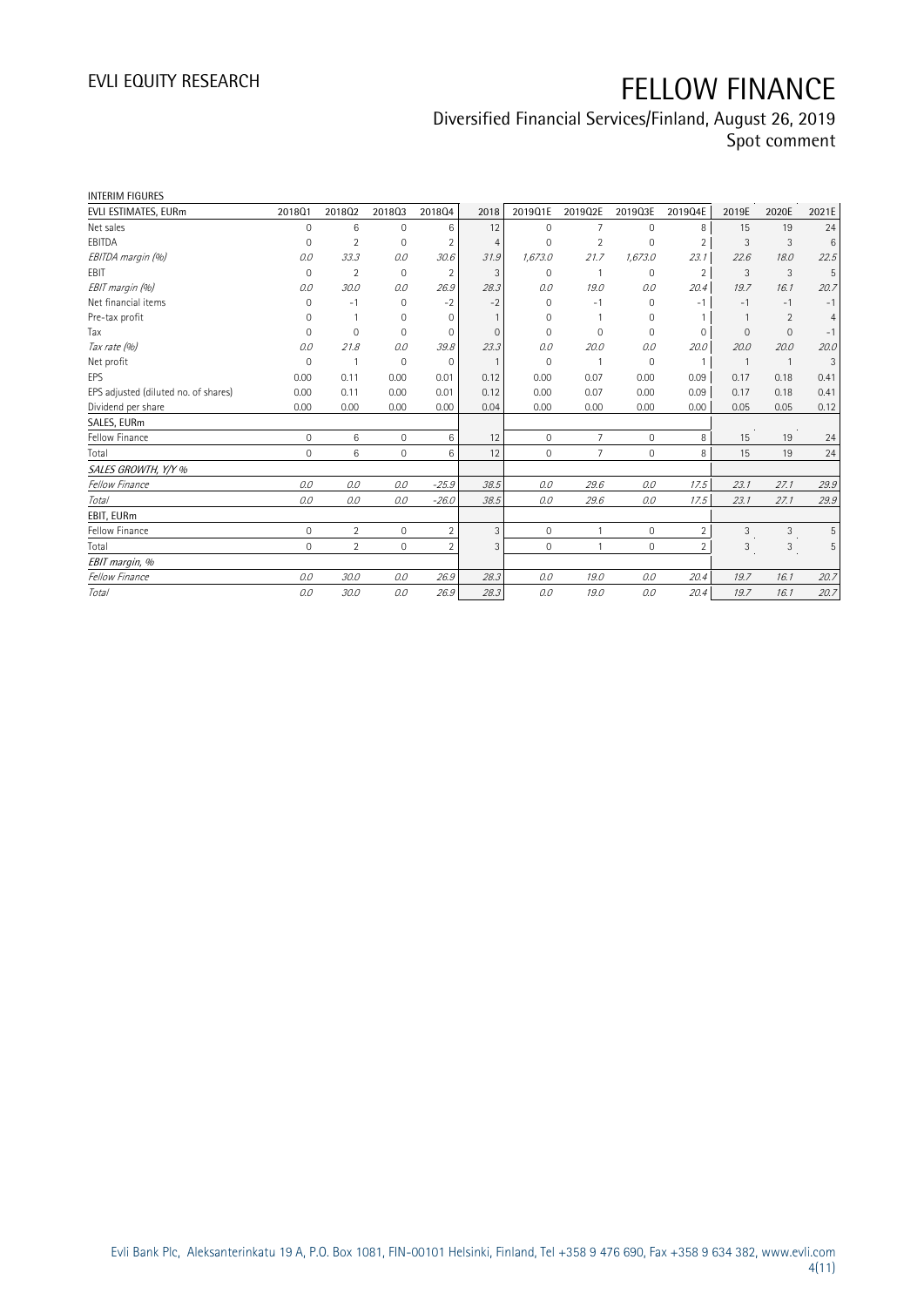### Diversified Financial Services/Finland, August 26, 2019

Spot comment

| INCOME STATEMENT, EURm                   | 2014                | 2015           | 2016                        | 2017                | 2018             | 2019E               | 2020E            | 2021E               |
|------------------------------------------|---------------------|----------------|-----------------------------|---------------------|------------------|---------------------|------------------|---------------------|
| Sales                                    | $\mathbb O$         | $\overline{4}$ | $\,6$                       | 9                   | 12               | 15                  | 19               | 24                  |
| Sales growth (%)                         | 0.0                 | 100,025.0      | 39.6                        | 55.0                | 38.5             | 23.1                | 27.1             | 29.9                |
| Costs                                    | $\mathbf 0$         | $-2$           | $-4$                        | $-6$                | -8               | $-11$               | $-15$            | $-19$               |
| Reported EBITDA                          | $\mathbf 0$         | $\sqrt{2}$     | $\mathbf{1}$                | 3                   | $\overline{4}$   | 3                   | $\sqrt{3}$       | $\,6$               |
| Extraordinary items in EBITDA            | $\mathbf 0$         | $\mathbf 0$    | $\mathbf 0$                 | $\mathsf{O}\xspace$ | $\mathbf 0$      | $\mathbf 0$         | $\mathbf 0$      | $\mathbf 0$         |
| EBITDA margin (%)                        | 0.0                 | 40.7           | 22.5                        | 33.1                | 31.9             | 22.6                | 18.0             | 22.5                |
| Depreciation                             | $\mathbf 0$         | $\mathbf 0$    | $\mathbf 0$                 | $\mathsf{O}\xspace$ | $\mathbf 0$      | $\mathsf{O}\xspace$ | $\mathbf 0$      | $\mathbf 0$         |
| EBITA                                    | $\mathbf 0$         | 1              | $\mathbf{1}$                | $\overline{2}$      | $\mathbf{3}$     | 3                   | 3                | 5                   |
| Goodwill amortization / writedown        | $\mathbf 0$         | $\mathbf 0$    | $\mathbf 0$                 | 0                   | $\mathbf 0$      | 0                   | $\mathbf 0$      | 0                   |
| Reported EBIT                            | $\mathbf 0$         | $\mathbf{1}$   | $\mathbf{1}$                | $\overline{2}$      | 3                | 3                   | 3                | 5                   |
| EBIT margin (%)                          | 0.0                 | 32.2           | 16.4                        | 28.8                | 28.3             | 19.7                | 16.1             | 20.7                |
| Net financials                           | $\mathbf 0$         | $-1$           | $-1$                        | $-1$                | $-2$             | $-1$                | $-1$             | $-1$                |
| Pre-tax profit                           | $\mathbf 0$         | $\mathbf 0$    | $\mathbf 0$                 | 1                   | $\overline{1}$   | 1                   | $\overline{2}$   | $\overline{4}$      |
| Extraordinary items                      | $\mathbf 0$         | $\mathbf 0$    | $\mathbf 0$                 | $\mathsf{O}\xspace$ | $\mathbf 0$      | $\mathsf{O}\xspace$ | $\mathbf 0$      | 0                   |
| Taxes                                    | $\mathbf 0$         | $\mathbf 0$    | $\mathsf{O}\xspace$         | $\mathsf{O}\xspace$ | $\mathbf 0$      | $\mathbf 0$         | $\mathbf 0$      | $-1$                |
| Minority shares                          | $\mathbb O$         | $\mathbf 0$    | $\mathbf 0$                 | 0                   | $\mathbf 0$      | $\mathsf{O}\xspace$ | $\mathbf 0$      | $\mathbb O$         |
| Net profit                               | $\mathbf 0$         | $\mathbf 0$    | $\mathsf{O}\xspace$         | $\mathbf{1}$        | $\mathbf{1}$     | $\mathbf{1}$        | $\mathbf{1}$     | $\mathfrak{Z}$      |
| <b>BALANCE SHEET, EURm</b>               |                     |                |                             |                     |                  |                     |                  |                     |
| Assets                                   |                     |                |                             |                     |                  |                     |                  |                     |
| Fixed assets                             | $\mathsf{O}\xspace$ | 11             | 10                          | 14                  | 17               | 22                  | 22               | 23                  |
| % of sales                               | 0                   | 264            | 171                         | 160                 | 139              | 149                 | 119              | 93                  |
| Goodwill                                 | $\mathsf{O}\xspace$ | $\mathbf 0$    | $\mathsf{O}\xspace$         | $\mathsf{O}\xspace$ | $\mathbf 0$      | $\mathbf 0$         | $\mathbf 0$      | $\mathbf 0$         |
| % of sales                               | 0                   | 3              | $\mathcal{L}_{\mathcal{L}}$ | $\mathcal I$        | 0                | 0                   | 0                | 0                   |
| Inventory                                | $\mathbf 0$         | $\mathbf 0$    | $\mathbf 0$                 | 0                   | $\mathbf 0$      | $\mathsf{O}\xspace$ | $\mathbf 0$      | $\mathbf 0$         |
| % of sales                               | 0                   | 0              | 0                           | 0                   | 0                | 0                   | 0                | 0                   |
| Receivables                              | $\mathbf 0$         | 3              | 5                           | 6                   | $\overline{7}$   | 8                   | 10               | 11                  |
| % of sales                               | 0                   | 82             | 94                          | 71                  | 58               | 55                  | 51               | 47                  |
| Liquid funds                             | $\mathbf 0$         | $\sqrt{2}$     | $\sqrt{2}$                  | $\sqrt{2}$          | $\,9$            | $\overline{7}$      | $\overline{7}$   | 5                   |
| % of sales                               | 0                   | 39             | $40\,$                      | 20                  | 72               | 50                  | 35               | 20                  |
| Total assets                             | $\mathbf 0$         | 16             | 17                          | 22                  | 32               | 38                  | 39               | 39                  |
| Liabilities                              |                     |                |                             |                     |                  |                     |                  |                     |
| Equity                                   | $\mathsf{O}\xspace$ | 3              | 3                           | 4                   | 15               | 15                  | 16               | 19                  |
| % of sales                               | 0                   | 76             | 55                          | 48                  | 121              | 104                 | 87               | 77                  |
| Deferred taxes                           | $\mathbf 0$         | $\mathbf 0$    | $\mathbf 0$                 | $\mathsf{O}\xspace$ | $\mathbf 0$      | $\mathbb O$         | $\boldsymbol{0}$ | $\mathbb O$         |
| % of sales                               | 0                   | 0              | 0                           | 0                   | 0                | 0                   | 0                | 0                   |
| Interest bearing debt                    | $\mathbf 0$         | 11             | 13                          | 17                  | 17               | 21                  | 20               | 18                  |
| % of sales                               | 0                   | 276            | 238                         | 191                 | 142              | 140                 | 108              | 73                  |
| Non-interest bearing current liabilities | 0                   | $\overline{2}$ | $\mathbf{1}$                | $\mathbf{1}$        | $\mathbf{1}$     | $\mathbf{1}$        | $\overline{2}$   | $\overline{2}$      |
| % of sales                               | 0                   | 38             | 12                          | 13                  | $\overline{z}$   | 10                  | 10               | 10                  |
| Other interest free debt                 | $\mathbf 0$         | $\mathbf 0$    | $\mathbf 0$                 | $\mathsf{O}\xspace$ | $\mathbf 0$      | $\mathbf 0$         | $\mathbf 0$      | $\mathbf 0$         |
| % of sales                               | 0                   | 0              | 0                           | $\mathcal O$        | 0                | 0                   | 0                | 0                   |
| Total liabilities                        | $\mathbf 0$         | 16             | 17                          | 22                  | 32               | 38                  | 39               | $39\,$              |
| CASH FLOW, EURm                          |                     |                |                             |                     |                  |                     |                  |                     |
| + EBITDA                                 | $\mathsf{O}\xspace$ | $\sqrt{2}$     | $\mathbf{1}$                | 3                   | $\overline{4}$   | 3                   | 3                | $\,6\,$             |
| - Net financial items                    | $\mathbb O$         | $-1$           | $-1$                        | $-1$                | $-2$             | $-1$                | $-1$             | $-1$                |
| - Taxes                                  | 0                   | 0              | 0                           | 0                   | 0                | 0                   | 0                | $-1$                |
| - Increase in Net Working Capital        | $\mathbf 0$         | $-2$           | $-3$                        | $\mathsf{O}\xspace$ | $-1$             | $-1$                | $-1$             | $-1$                |
| $+/-$ Other                              | $\mathbf 0$         | $\mathbf 0$    | $\mathbf 0$                 | 0                   | $\mathbf 0$      | $\mathbf 0$         | $\mathbf 0$      | $\mathbf 0$         |
| = Cash flow from operations              | $\mathsf{O}\xspace$ | $-2$           | $-2$                        | 1                   | $\mathbf 0$      | $\mathbf{1}$        | 1                | $\overline{2}$      |
| - Capex                                  | $\mathbf 0$         | $-11$          | $\mathbf{1}$                | $-5$                | $-3$             | $-6$                | $-1$             | $-1$                |
| - Acquisitions                           | $\mathsf{O}\xspace$ | $\mathbb O$    | $\mathbf 0$                 | $\mathsf{O}\xspace$ | $\mathbb O$      | $\mathbb O$         | $\mathbf 0$      | $\mathbf 0$         |
| + Divestments                            | $\mathbf 0$         | $\mathbf 0$    | $\mathbf 0$                 | $\mathsf{O}\xspace$ | $\mathbf 0$      | $\mathsf{O}\xspace$ | $\mathbf 0$      | $\mathbf 0$         |
| = Net cash flow                          | $\mathbf 0$         | $-13$          | $-2$                        | $-4$                | $-3$             | $-5$                | $\mathbf 0$      | $\mathbf{1}$        |
| +/- Change in interest-bearing debt      | $\mathbf 0$         | 11             | $\sqrt{2}$                  | 3                   | $\boldsymbol{0}$ | 4                   | $\mathbf 0$      | $-3$                |
| +/- New issues/buybacks                  | $\mathbf 0$         | 3              | $\mathbf 0$                 | 0                   | 10               | $\mathsf{O}\xspace$ | $\mathbf 0$      | $\mathsf{O}\xspace$ |
| - Paid dividend                          | $\mathbf 0$         | $\mathbf 0$    | $\mathbf 0$                 | $\mathsf{O}\xspace$ | $-1$             | $\mathsf{O}\xspace$ | $\mathbf 0$      | $\mathbf 0$         |
| +/- Change in loan receivables           | $\mathbf 0$         | $\mathbf 0$    | $\mathbf 0$                 | 0                   | $\mathbb O$      | $\mathsf{O}\xspace$ | $\mathbf 0$      | $\mathbb O$         |
| Change in cash                           | $\mathsf{O}\xspace$ | $\overline{2}$ | $\mathbf{1}$                | 0                   | $\overline{7}$   | $-1$                | $-1$             | $-2$                |
|                                          |                     |                |                             |                     |                  |                     |                  |                     |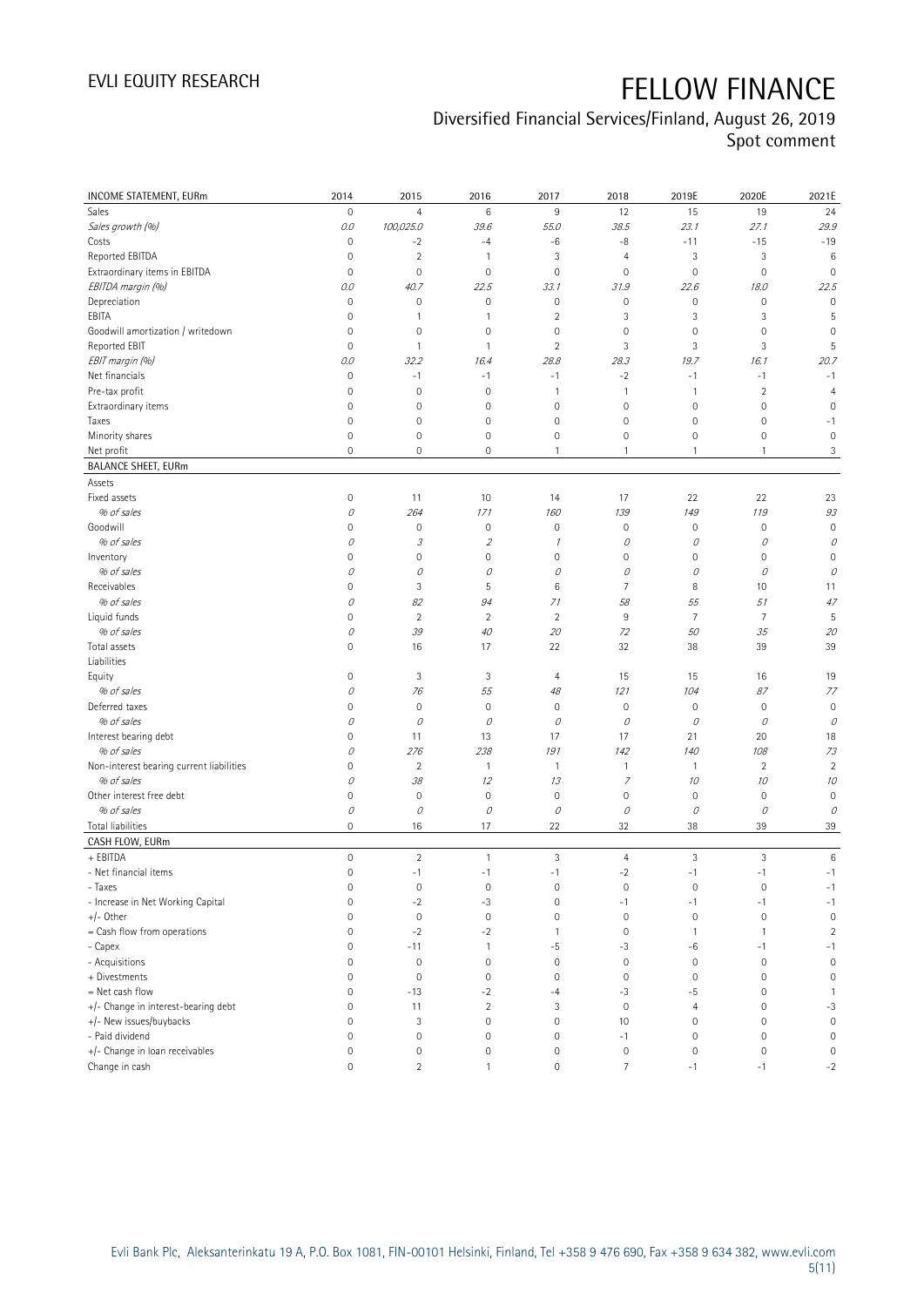### Diversified Financial Services/Finland, August 26, 2019 Spot comment

| <b>KEY FIGURES</b>                  | 2015           | 2016                | 2017           | 2018           | 2019E        | 2020E          | 2021E          |
|-------------------------------------|----------------|---------------------|----------------|----------------|--------------|----------------|----------------|
| M-cap                               | $\mathbf 0$    | $\mathbf 0$         | $\mathbf 0$    | 46             | 35           | 35             | 35             |
| Net debt                            | 9              | 11                  | 15             | 8              | 13           | 14             | 13             |
| Enterprise value                    | $\overline{9}$ | 11                  | 15             | 55             | 48           | 49             | 48             |
| Sales                               | $\overline{4}$ | $6\phantom{1}6$     | 9              | 12             | 15           | 19             | 24             |
| EBITDA                              | $\overline{2}$ | $\overline{1}$      | 3              | $\overline{4}$ | 3            | 3              | $\,6$          |
| EBIT                                | $\mathbf{1}$   | $\mathbf{1}$        | $\overline{2}$ | 3              | 3            | 3              | 5              |
| Pre-tax                             | $\mathbf 0$    | $\mathbf 0$         | $\mathbf{1}$   | 1              | $\mathbf{1}$ | $\overline{2}$ | $\overline{4}$ |
| Earnings                            | $\mathbf 0$    | $\mathsf{O}\xspace$ | $\mathbf{1}$   | $\mathbf{1}$   | $\mathbf{1}$ | $\mathbf{1}$   | 3              |
| Book value                          | 3              | 3                   | $\overline{4}$ | 15             | 15           | 16             | 19             |
| Valuation multiples                 |                |                     |                |                |              |                |                |
| EV/sales                            | 2.4            | 2.0                 | 1.7            | 4.6            | 3.3          | 2.6            | 2.0            |
| EV/EBITDA                           | 5.8            | 8.8                 | 5.2            | 14.3           | 14.4         | 14.4           | 8.7            |
| EV/EBITA                            | 7.3            | 12.1                | 5.9            | 16.1           | 16.5         | 16.0           | 9.4            |
| EV/EBIT                             | 7.3            | 12.1                | 5.9            | 16.1           | 16.5         | 16.0           | 9.4            |
| EV/operating cash flow              | $-17.2$        | $-6.4$              | 6.9            | 29.3           | 21.7         | 28.5           | 14.8           |
| EV/cash earnings                    | 43.0           | 26.9                | 10.1           | 43.3           | 29.9         | 29.4           | 14.3           |
| P/E                                 | 0.0            | 0.0                 | 0.0            | 55.1           | 29.4         | 26.7           | 12.0           |
| P/E excl. goodwill                  | 0.0            | 0.0                 | 0.0            | 55.1           | 29.4         | 26.7           | 12.0           |
| P/B                                 | 0.0            | 0.0                 | 0.0            | 3.2            | 2.3          | 2.1            | 1.8            |
| P/sales                             | 0.0            | 0.0                 | 0.0            | 3.9            | 2.4          | 1.9            | 1.4            |
| P/CF                                | 0.0            | 0.0                 | 0.0            | 24.9           | 15.7         | 20.5           | 10.8           |
| Target EV/EBIT                      | 0.0            | 0.0                 | 0.0            | 0.0            | 16.8         | 16.3           | 9.6            |
| Target P/E                          | 0.0            | 0.0                 | 0.0            | 0.0            | 30.0         | 27.3           | 12.3           |
| Target P/B                          | 0.0            | 0.0                 | 0.0            | $O.O$          | 2.3          | 2.2            | 1.9            |
| Per share measures                  |                |                     |                |                |              |                |                |
| Number of shares                    | 5,818          | 5,818               | 5,818          | 7,129          | 7,129        | 7,129          | 7,129          |
| Number of shares (diluted)          | 5,818          | 5,818               | 5,818          | 7,129          | 7,129        | 7,129          | 7,129          |
| EPS                                 | $-0.04$        | 0.01                | 0.19           | 0.12           | 0.17         | 0.18           | 0.41           |
| EPS excl. goodwill                  | $-0.04$        | 0.01                | 0.19           | 0.12           | 0.17         | 0.18           | 0.41           |
| Cash EPS                            | 0.04           | 0.07                | 0.25           | 0.18           | 0.23         | 0.23           | 0.47           |
| Operating cash flow per share       | $-0.09$        | $-0.30$             | 0.37           | 0.26           | 0.31         | 0.24           | 0.45           |
| Capital employed per share          | 2.15           | 2.44                | 3.26           | 3.21           | 4.03         | 4.22           | 4.45           |
| Book value per share                | 0.52           | 0.53                | 0.72           | 2.04           | 2.16         | 2.30           | 2.65           |
| Book value excl. goodwill           | 0.50           | 0.52                | 0.71           | 2.03           | 2.16         | 2.29           | 2.64           |
| Dividend per share                  | 0.00           | 0.00                | 0.09           | 0.04           | 0.05         | 0.05           | 0.12           |
| Dividend payout ratio, %            | 0.0            | 0.0                 | 47.2           | 33.9           | 30.0         | 30.0           | 30.0           |
| Dividend yield, %                   | 0.0            | 0.0                 | 0.0            | 0.8            | 1.0          | 1.1            | 2.5            |
| Efficiency measures                 |                |                     |                |                |              |                |                |
| ROE                                 | 0.0            | 2.4                 | 29.8           | 9.0            | 7.9          | 8.2            | 16.4           |
| ROCE                                | 18.3           | 6.0                 | 13.4           | 13.0           | 8.6          | 8.3            | 13.8           |
| Financial ratios                    |                |                     |                |                |              |                |                |
| Capex/sales, %                      | 275.0          | $-12.7$             | 54.0           | 26.3           | 39.0         | 3.3            | 3.4            |
| Capex/depreciation excl. goodwill,% | 3,216.9        | $-202.9$            | 1,257.8        | 751.5          | 1,352.6      | 178.1          | 186.2          |
| Net debt/EBITDA, book-weighted      | 5.8            | 8.8                 | 5.2            | 2.2            | 4.0          | 4.1            | 2.3            |
| Debt/equity, market-weighted        | 0.0            | 0.0                 | 0.0            | 0.4            | 0.6          | 0.6            | 0.5            |
| Equity ratio, book-weighted         | 19.4           | 18.1                | 19.1           | 44.8           | 41.0         | 42.5           | 48.4           |
| Gearing                             | 3.13           | 3.59                | 3.54           | 0.57           | 0.86         | 0.84           | 0.68           |
| Number of employees, average        | $\mathbf 0$    | $\mathbf 0$         | $\mathbf 0$    | 0              | $\mathbf 0$  | $\mathbf 0$    | $\mathbf 0$    |
| Sales per employee, EUR             | $\mathbf 0$    | $\mathbf 0$         | $\mathbf 0$    | 0              | $\mathbf 0$  | 0              | $\mathbf 0$    |
| EBIT per employee, EUR              | $\mathbf 0$    | $\mathbf 0$         | $\mathbf 0$    | 0              | $\mathbf 0$  | $\mathbf 0$    | $\mathbf 0$    |
|                                     |                |                     |                |                |              |                |                |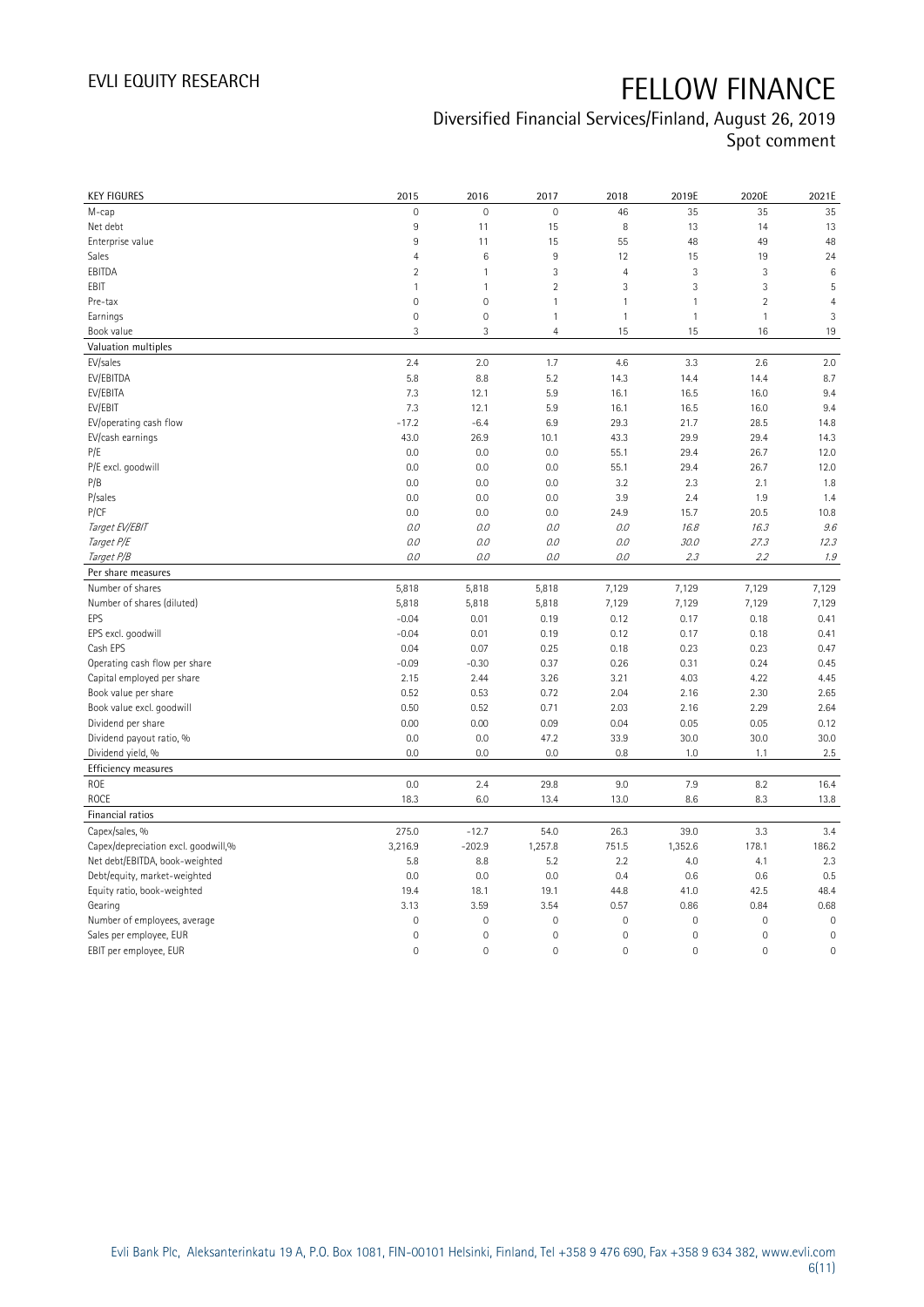### Diversified Financial Services/Finland, August 26, 2019 Spot comment

COMPANY DESCRIPTION: Fellow Finance Oyj operates a lending platform for debt-based consumer and business financing. The company operates in Finland, Sweden, Germany, and Poland. The company began its operations in 2014 and listed on the Nasdaq First North Finland -marketplace in 2018.

#### INVESTMENT CASE:

| OWNERSHIP STRUCTURE                | <b>SHARES</b> | <b>EURm</b> | 0/0   |
|------------------------------------|---------------|-------------|-------|
| Taaleri Oyj                        | 1,847,163     | 9.033       | 25.9% |
| Margin Investments Oy              | 830,843       | 4.063       | 11.7% |
| TN Ventures Oy                     | 830,843       | 4.063       | 11.7% |
| Oy T&T Nordcap Ab                  | 646,436       | 3.161       | 9.1%  |
| Avensis Capital Oy                 | 277,266       | 1.356       | 3.9%  |
| SEB Finland Small Cap              | 159,000       | 0.778       | 2.2%  |
| Fennia Life Insurance Company      | 142,330       | 0.696       | 2.0%  |
| OP-Finland Micro Cap               | 140,060       | 0.685       | 2.0%  |
| OP-Finland Small Cap               | 130,000       | 0.636       | 1.8%  |
| Säästöpankki Small Cap mutual fund | 128,841       | 0.630       | 1.8%  |
| Ten largest                        | 5,132,782     | 25.099      | 72%   |
| Residual                           | 1,995,843     | 9.760       | 28%   |
| Total                              | 7,128,625     | 34.859      | 100%  |

EARNINGS CALENDAR

OTHER EVENTS

COMPANY MISCELLANEOUS CFO: Niko Stark Tel: 0203, 80,101 IR:

CEO: Jouni Hintikka **Pursimiehenkatu 4 A, FIN-00150 Helsinki**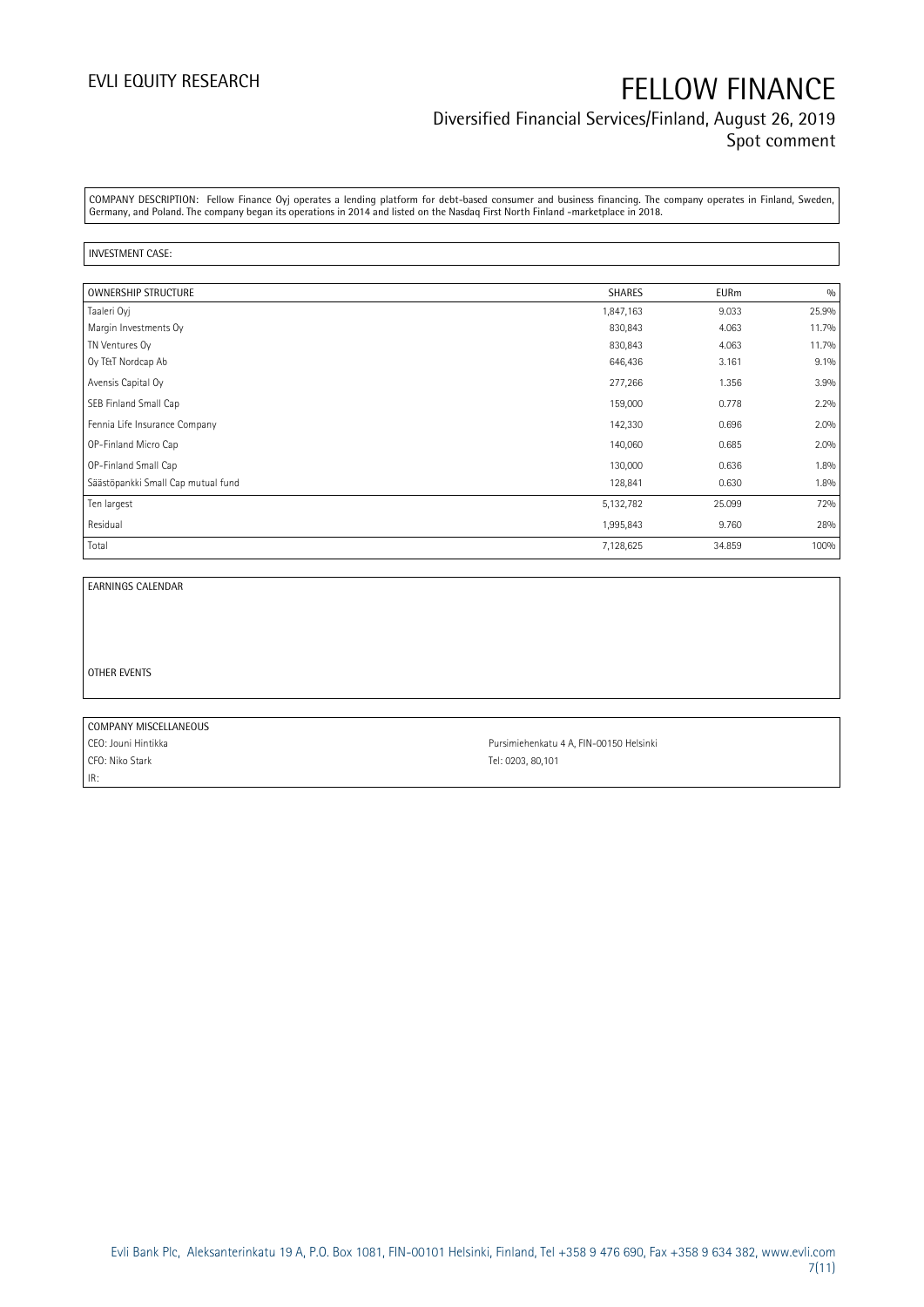### Diversified Financial Services/Finland, August 26, 2019

Spot comment

DEFINITIONS

| P/E                                                                                  | EPS                                                                          |
|--------------------------------------------------------------------------------------|------------------------------------------------------------------------------|
| Price per share                                                                      | Profit before extraordinary items and taxes                                  |
|                                                                                      |                                                                              |
| Earnings per share                                                                   | - income taxes + minority interest                                           |
|                                                                                      | Number of shares                                                             |
|                                                                                      |                                                                              |
| P/Sales                                                                              | <b>DPS</b>                                                                   |
| Market cap                                                                           | Dividend for the financial period per share                                  |
| Sales                                                                                |                                                                              |
|                                                                                      |                                                                              |
| P/BV                                                                                 | <b>CEPS</b>                                                                  |
| Price per share                                                                      | Gross cash flow from operations                                              |
| Shareholders' equity $+$ taxed provisions per share                                  | Number of shares                                                             |
| P/CF                                                                                 | EV/Share                                                                     |
| Price per share                                                                      | Enterprise value                                                             |
|                                                                                      |                                                                              |
| Operating cash flow per share                                                        | Number of shares                                                             |
|                                                                                      |                                                                              |
| EV (Enterprise value)<br>Market cap + net $debt$ + minority interest at market value | Sales/Share                                                                  |
|                                                                                      | Sales                                                                        |
| - share of associated companies at market value                                      | Number of shares                                                             |
|                                                                                      |                                                                              |
| Net debt<br>Interest bearing debt - financial assets                                 | EBITDA/Share<br>Earnings before interest, tax, depreciation and amortisation |
|                                                                                      |                                                                              |
|                                                                                      | Number of shares                                                             |
| EV/Sales                                                                             | EBIT/Share                                                                   |
| Enterprise value                                                                     | Operating profit                                                             |
| Sales                                                                                | Number of shares                                                             |
|                                                                                      |                                                                              |
| EV/EBITDA                                                                            | EAFI/Share                                                                   |
| Enterprise value                                                                     | Pretax profit                                                                |
| Earnings before interest, tax, depreciation and amortisation                         | Number of shares                                                             |
|                                                                                      |                                                                              |
| EV/EBIT                                                                              | Capital employed/Share                                                       |
| Enterprise value                                                                     | Total assets - non interest bearing debt                                     |
| Operating profit                                                                     | Number of shares                                                             |
|                                                                                      |                                                                              |
| Div yield, %                                                                         | Total assets                                                                 |
| Dividend per share                                                                   | Balance sheet total                                                          |
| Price per share                                                                      |                                                                              |
|                                                                                      |                                                                              |
| Payout ratio, %                                                                      | Interest coverage (x)                                                        |
| Total dividends                                                                      | Operating profit                                                             |
| Earnings before extraordinary items and taxes - income taxes + minority interest     | Financial items                                                              |
|                                                                                      |                                                                              |
| Net cash/Share                                                                       | Asset turnover (x)                                                           |
| Financial assets - interest bearing debt                                             | Turnover                                                                     |
| Number of shares                                                                     | Balance sheet total (average)                                                |
|                                                                                      |                                                                              |
| ROA, %                                                                               | Debt/Equity, %                                                               |
| Operating profit $+$ financial income $+$ extraordinary items                        | Interest bearing debt                                                        |
| Balance sheet total - interest free short term debt                                  | Shareholders' equity $+$ minority interest $+$ taxed provisions              |
| - long term advances received and accounts payable (average)                         |                                                                              |
|                                                                                      |                                                                              |
| ROCE, %                                                                              | Equity ratio, %                                                              |
| Profit before extraordinary items + interest expenses + other financial costs        | Shareholders' equity + minority interest + taxed provisions                  |
| Balance sheet total - non interest bearing debt (average)                            | Total assets - interest free loans                                           |
|                                                                                      |                                                                              |
| ROE, %                                                                               | CAGR, %<br>Cumulative annual growth rate $=$ Average growth per year         |
| Profit before extraordinary items and taxes - income taxes                           |                                                                              |
| Shareholders' equity + minority interest + taxed provisions (average)                |                                                                              |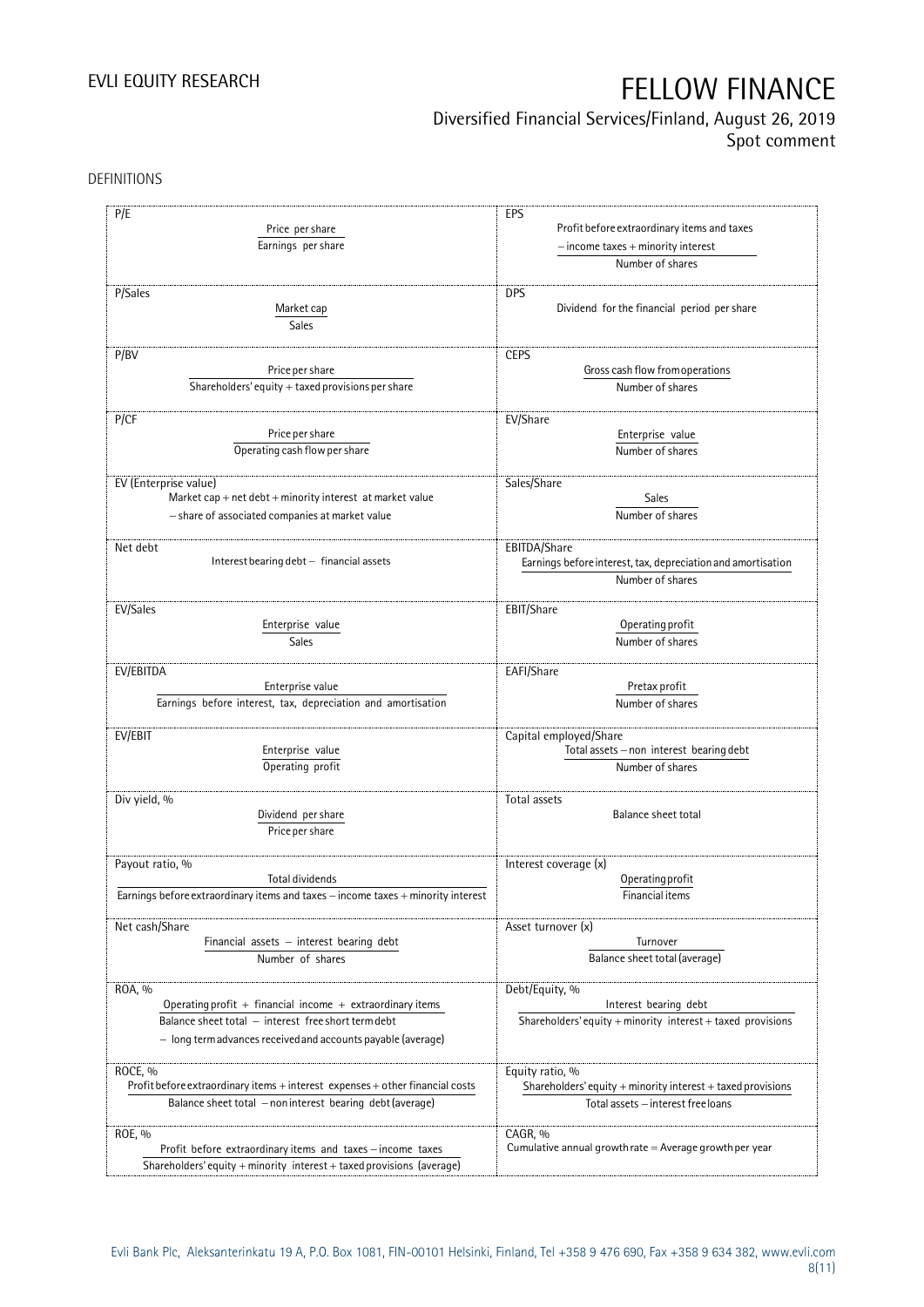#### Diversified Financial Services/Finland, August 26, 2019 Spot comment

### Important Disclosures

Evli Research Partners Plc ("ERP") uses 12-month target prices. Target prices are defined by utilizing analytical techniques based on financial theory including (but not limited to) discounted cash flow analysis and comparative valuation. The selection of valuation methods depends on different circumstances. Target prices may be altered on the basis of new information coming to light in the underlying company or changes in interest rates, changes in foreign exchange rates, other securities prices or market indices or outlook for the aforementioned factors or other factors that may change the conditions of financial markets. Recommendations and changes by analysts are available at <https://research.evli.com/JasperAllModels.action?authParam=key;461&authParam=x;G3rNagWrtf7K&authType=3> Investment recommendations are defined as follows: Target price compared to share price Recommendation<br>  $\leq 10\%$  $\langle 5, 10, 10 \rangle$  SELL<br>  $\langle -10, 1, 10 \rangle$   $\langle 6, 10 \rangle$   $\langle 10, 10 \rangle$  $-10 - (+10) \%$  HOL<br>  $> 10 \%$  RIJY  $> 10\%$ ERP's investment recommendation of the analyzed company is updated at least 2 timer per year. 60% 53% 50% 39% 40% 30% 20% 8% 10%  $0%$ Sell Hold Buy

The graph above shows the distribution of ERP's recommendations of companies under coverage in 1st of February 2019. If recommendation is not given, it is not mentioned here.

#### Name(s) of the analyst(s): Salokivi

This research report has been prepared by Evli Research Partners Plc ("ERP" or "Evli Research"). ERP is a subsidiary of Evli Bank Plc. Production of the investment recommendation has been concluded on 26.8.2019, 9:00. This report has been published on 26.8.2019, 9:15.

None of the analysts contributing to this report, persons under their guardianship or corporations under their control have a position in the shares of the company or related securities.

The date and time for any price of financial instruments mentioned in the recommendation refer to the previous trading day's closing price(s) unless otherwise stated in the report.

Each analyst responsible for the content of this report assures that the expressed views accurately reflect the personal views of each analyst on the covered companies and securities. Each analyst assures that (s)he has not been, nor are or will be, receiving direct or indirect compensation related to the specific recommendations or views contained in this report.

Companies in the Evli Group, affiliates or staff of companies in the Evli Group, may perform services for, solicit business from, hold long or short positions in, or otherwise be interested in the investments (including derivatives) of any company mentioned in the publication or report.

Evli Corporate Finance has managed or co-managed a public offering of the company's securities during the last 12 months prior to, received compensation for investment banking services from the company during the last 12 months prior to the publication of the research report.

ERP may pursue an assignment from the issuer(s) of the financial instruments mentioned in the recommendation or this report. These assignments may have a limited economic or financial impact on ERP and/or Evli. Under such assignments ERP may perform services including, but not limited to, arranging investor meetings or –events, investor relations communication advisory and production of research material.

ERP has signed an agreement with the issuer of the financial instruments mentioned in the recommendation, which includes production of research reports. This assignment has a limited economic and financial impact on ERP and/or Evli. Under the assignment ERP performs services including, but not limited to,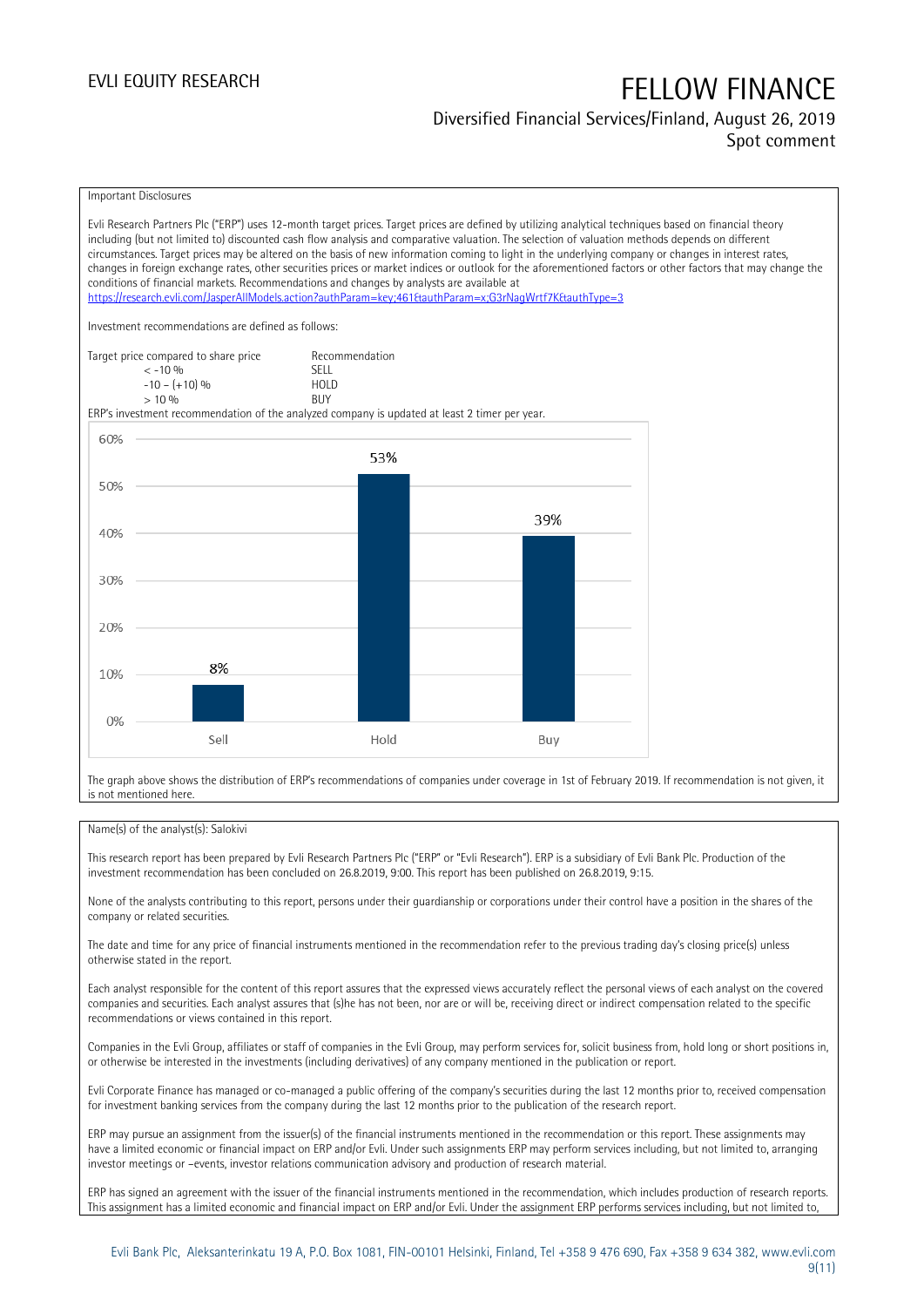#### Diversified Financial Services/Finland, August 26, 2019 Spot comment

arranging investor meetings or –events, investor relations communication advisory and production of research material.

ERP or another company within the Evli Group does not have an agreement with the company to perform market making services.

For the prevention and avoidance of conflicts of interests with respect to this report, there is an information barrier (Chinese wall) between Investment Research and Corporate Finance units concerning unpublished investment banking services to the company. The remuneration of the analyst(s) is not tied directly or indirectly to investment banking transactions performed by Evli Bank Plc or any company within Evli Group.

This report has not been disclosed to the company prior to its dissemination.

This report is provided and intended for informational purposes only and may not be used or considered under any circumstances as an offer to sell or buy any securities or as advice to trade any securities.

This report is based on sources ERP considers to be correct and reliable. The sources include information providers Reuters and Bloomberg, stock-exchange releases from the companies and other company news, Statistics Finland and articles in newspapers and magazines. However, ERP does not guarantee the materialization, correctness, accuracy or completeness of the information, opinions, estimates or forecasts expressed or implied in the report. In addition, circumstantial changes may have an influence on opinions and estimates presented in this report. The opinions and estimates presented are valid at the moment of their publication and they can be changed without a separate announcement. Neither ERP nor any company within the Evli Group are responsible for amending, correcting or updating any information, opinions or estimates contained in this report. Neither ERP nor any company within the Evli Group will compensate any direct or consequential loss caused by or derived from the use of the information represented in this publication.

All information published in this report is for the original recipient's private and internal use only. ERP reserves all rights to the report. No part of this publication may be reproduced or transmitted in any form or by any means, electronic, mechanical, photocopying, recording or otherwise, or stored in any retrieval system of any nature, without the written permission of ERP.

This report or its copy may not be published or distributed in Australia, Canada, Hong Kong, Japan, New Zealand, Singapore or South Africa. The publication or distribution of this report in certain other jurisdictions may also be restricted by law. Persons into whose possession this report comes are required to inform themselves about and to observe any such restrictions.

Evli Bank Plc is not registered as a broker-dealer with the U. S. Securities and Exchange Commission ("SEC"), and it and its analysts are not subject to SEC rules on securities analysts' certification as to the currency of their views reflected in the research report. Evli Bank is not a member of the Financial Industry Regulatory Authority ("FINRA"). It and its securities analysts are not subject to FINRA's rules on Communications with the Public and Research Analysts and Research Reports and the attendant requirements for fairness, balance and disclosure of potential conflicts of interest. This research report is only being offered in U.S. by Auerbach Grayson & Company, LLC (Auerbach Grayson) to Major U.S. Institutional Investors and is not available to, and should not be used by, any U.S. person or entity that is not a Major U.S. Institutional Investor. Auerbach Grayson is a broker-dealer registered with the U.S. Securities and Exchange Commission and is a member of the FINRA. U.S. entities seeking more information about any of the issuers or securities discussed in this report should contact Auerbach Grayson. The securities of non-U.S. issuers may not be registered with or subject to SEC reporting and other requirements.

ERP is not a supervised entity but its parent company Evli Bank Plc is supervised by the Finnish Financial Supervision Authority.